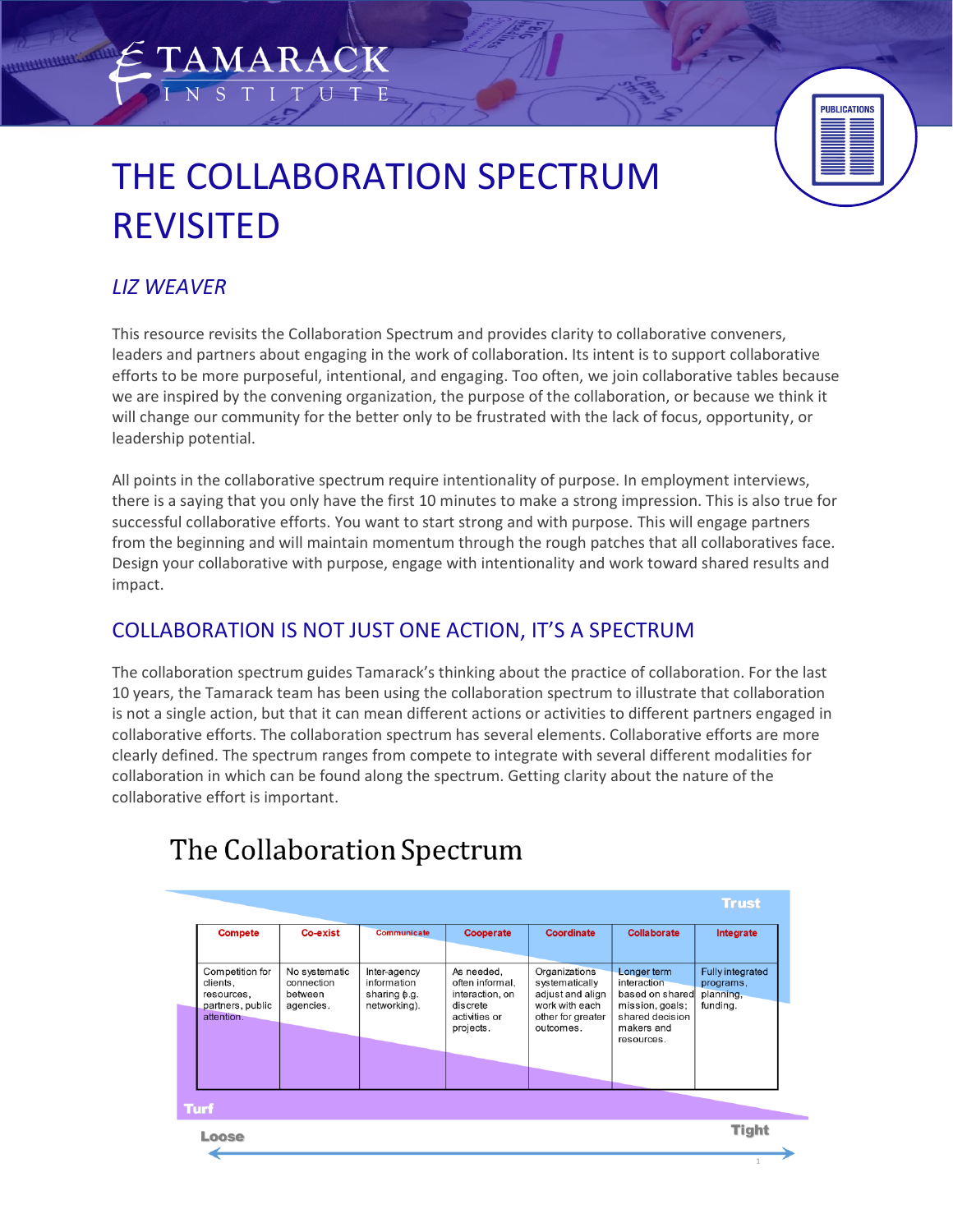When collaborative partners are competing or co-existing, the partners are more loosely coupled together and there is more turf between the partners. When collaborative efforts are intentionally coordinating, collaborating, and integrating services, programs or organizations, these partners should focus on building trust and connection.

The collaboration spectrum is a useful tool for getting partners on the same page. In 2017, the Tamarack Institute designed [a collaboration spectrum tool](https://www.tamarackcommunity.ca/hubfs/Resources/Tools/Collaboration%20Spectrum%20Tool%20July%202017.pdf?hsCtaTracking=3d55b1d4-3f96-49f8-9709-417ef39b002c%7Caebc4461-6671-4a55-9904-d6af0ebca656) which assists partners to assess the current context of their collective work. The tool also helps the partners to plan forward by collectively identifying where they hope to see their collaborative in 3 to 5 years. The [collaboration spectrum tool](https://www.tamarackcommunity.ca/hubfs/Resources/Tools/Collaboration%20Spectrum%20Tool%20July%202017.pdf?hsCtaTracking=3d55b1d4-3f96-49f8-9709-417ef39b002c%7Caebc4461-6671-4a55-9904-d6af0ebca656) is an opportunity to generate dialogue about the current and future context for collaborative efforts.

#### CLARITY OF PURPOSE

In facilitating the [collaboration spectrum tool,](https://www.tamarackcommunity.ca/hubfs/Resources/Tools/Collaboration%20Spectrum%20Tool%20July%202017.pdf?hsCtaTracking=3d55b1d4-3f96-49f8-9709-417ef39b002c%7Caebc4461-6671-4a55-9904-d6af0ebca656) we often see members of the same collaborative identify different expectations about where the work is currently and what the future holds. This difference in expectations can create tensions or conflicts amongst collaborative partners. If a few partners think that their involvement is to communicate and share information and other partners think the work is about coordinating efforts, tensions can arise. Gaining clarity of purpose is essential for effective partnerships and collaboration.

Clarity of purpose is a trust building activity. Collaborative partners will engage more deeply when they understand the core purpose of the collaborative work and what this means for each of the partners. Whether the collaboration is about shared service delivery or systems impact, clarity of purpose is essential.

### THE COLLABORATION SPECTRUM AS A GOVERNANCE TOOL

More recently, Tamarack has revisited the collaboration spectrum and adapted it from a governance lens. The table below provides a high-level view of each of the approaches to collaboration found on the collaboration spectrum. The table provides details about the following collaboration or governance elements:

#### COLLABORATIVE SPECTRUM DEFINITIONS

This row describes each of the ways organizations and community change efforts collaborate. Some types of collaboration require very little commitment such as compete and coexist. In fact, many collaborative efforts might also include members who are there to compete or coexist. In the middle of the collaboration spectrum are collaboratives whose chief outcome is to share communications and information or initiate early-stage cooperation.

Those collaborative efforts are more intentional about achieving shared outcomes usually fit into the coordinate, collaborate, and integrate part of the collaboration spectrum. The partners around these collaborative tables are often committing time, resources and their creative intelligence toward a shared goal or outcome. They are working in concert with one another and generally have a shared focus or approach.

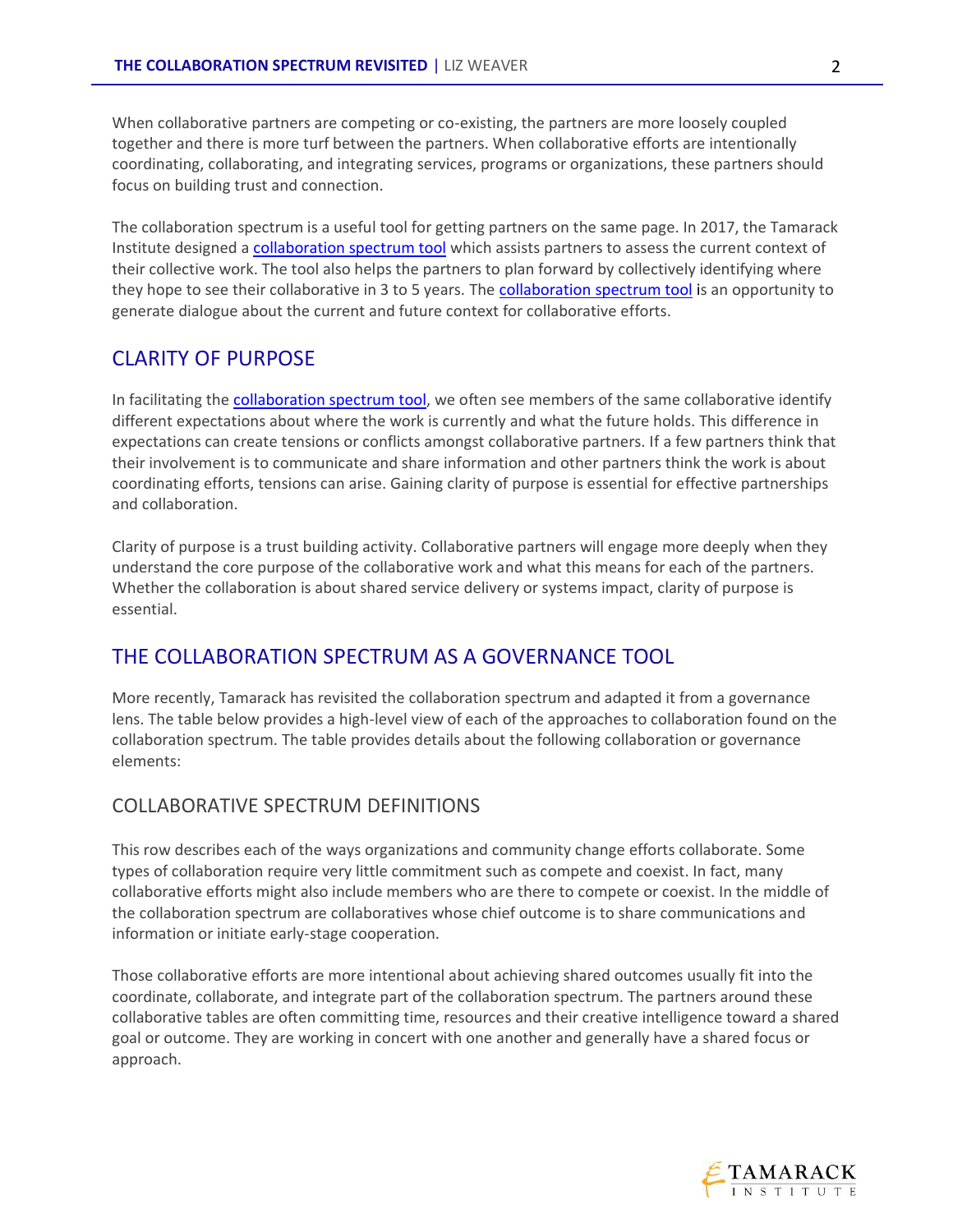|                   | <b>Compete</b>                                                                | <b>Coexist</b>                                                    | <b>Communicate</b>                               | Cooperate                                                                                   | Coordinate                                                                                                   | <b>Collaborate</b>                                                                                                       | Integrate                                                       |
|-------------------|-------------------------------------------------------------------------------|-------------------------------------------------------------------|--------------------------------------------------|---------------------------------------------------------------------------------------------|--------------------------------------------------------------------------------------------------------------|--------------------------------------------------------------------------------------------------------------------------|-----------------------------------------------------------------|
| <b>Definition</b> | Competition<br>for clients,<br>resources,<br>partners,<br>public<br>attention | <b>No</b><br>systematic<br>connection<br>between<br>organizations | Inter-<br>organization<br>information<br>sharing | As needed,<br>often<br>informal<br>interaction,<br>on discrete<br>activities or<br>projects | Organizations<br>systematically<br>adjust and<br>align work<br>with each<br>other for<br>greater<br>outcomes | Longer-term<br>interaction<br>based on a<br>shared<br>mission,<br>goals, shared<br>decision-<br>making, and<br>resources | Fully<br>integrated<br>programs,<br>planning,<br>and<br>funding |

#### TYPES OR FORMS OF THE COLLABORATION

There are many different types or forms of collaboration. In March 2020, [Collaborate CIC](https://collaboratecic.com/) published a resource called [Forms and Features of Collaboration.](https://collaboratecic.com/forms-and-features-of-collaboration-50e9aef9525) In this publication, they described several different types of collaborative approaches including networked collaboration; decentralized collaboration; collective impact; system connectors; catalyst collaborators; coalitions and mission-oriented collaborations. While you might use different words to describe your collaborative effort, this resource can be helpful because it deepens our understanding about the form and nature of collaborative work.

Most of the collaborations describe in the [Forms and Features of Collaboration](https://collaboratecic.com/forms-and-features-of-collaboration-50e9aef9525) resource tend to align with the coordinate, collaborate and integrate part of the collaboration spectrum. What is useful however, is that each example features the value of that collaborative approach, a description about the purpose, and the focus of the collaborative. There is also information about the mechanics distinct to that specific collaborative effort and the make up or membership, decision making, and diversity.

The table below describes additional forms of collaboration. How would you describe your collaborative effort? What makes it distinct and where would it sit on the collaboration spectrum?

|                                            | <b>Compete</b> | <b>Coexist</b> | <b>Communicate</b>                             | Cooperate                                                                        | <b>Coordinate</b>                                                                           | <b>Collaborate</b>                                                                                           | Integrate                               |
|--------------------------------------------|----------------|----------------|------------------------------------------------|----------------------------------------------------------------------------------|---------------------------------------------------------------------------------------------|--------------------------------------------------------------------------------------------------------------|-----------------------------------------|
| <b>Type or Form</b><br>οf<br>Collaboration |                |                | Communities of<br>Practice,<br><b>Networks</b> | Networks,<br>Decentralized<br>Collaboration<br>Shared<br>Project<br><b>Teams</b> | Coalition,<br>Decentralized<br>Collaboration,<br>Mission-<br><b>Driven</b><br>Collaboration | Collective<br>Impact,<br><b>Mission</b><br><b>Driven</b><br>Collaboration,<br>Public-Private<br>Partnerships | Collective<br>Impact,<br><b>Mergers</b> |

#### CONVENING LEADERSHIP FOR THE COLLABORATIVE WORK

A distinctive factor for collaborative efforts is the convening leadership. Convening leadership is described as the individual and/organization that initiates the conversation about collaboration and brings partners together to address and issue, solve a problem, or advance an opportunity. Sometimes, the collaboration is single sector, meaning that all the partners are drawn from the same sector. Other times, depending on the nature of the collaborative, the convening leader might recruit individuals representing multiple sectors for a multi-meeting process to address a more complex issue.

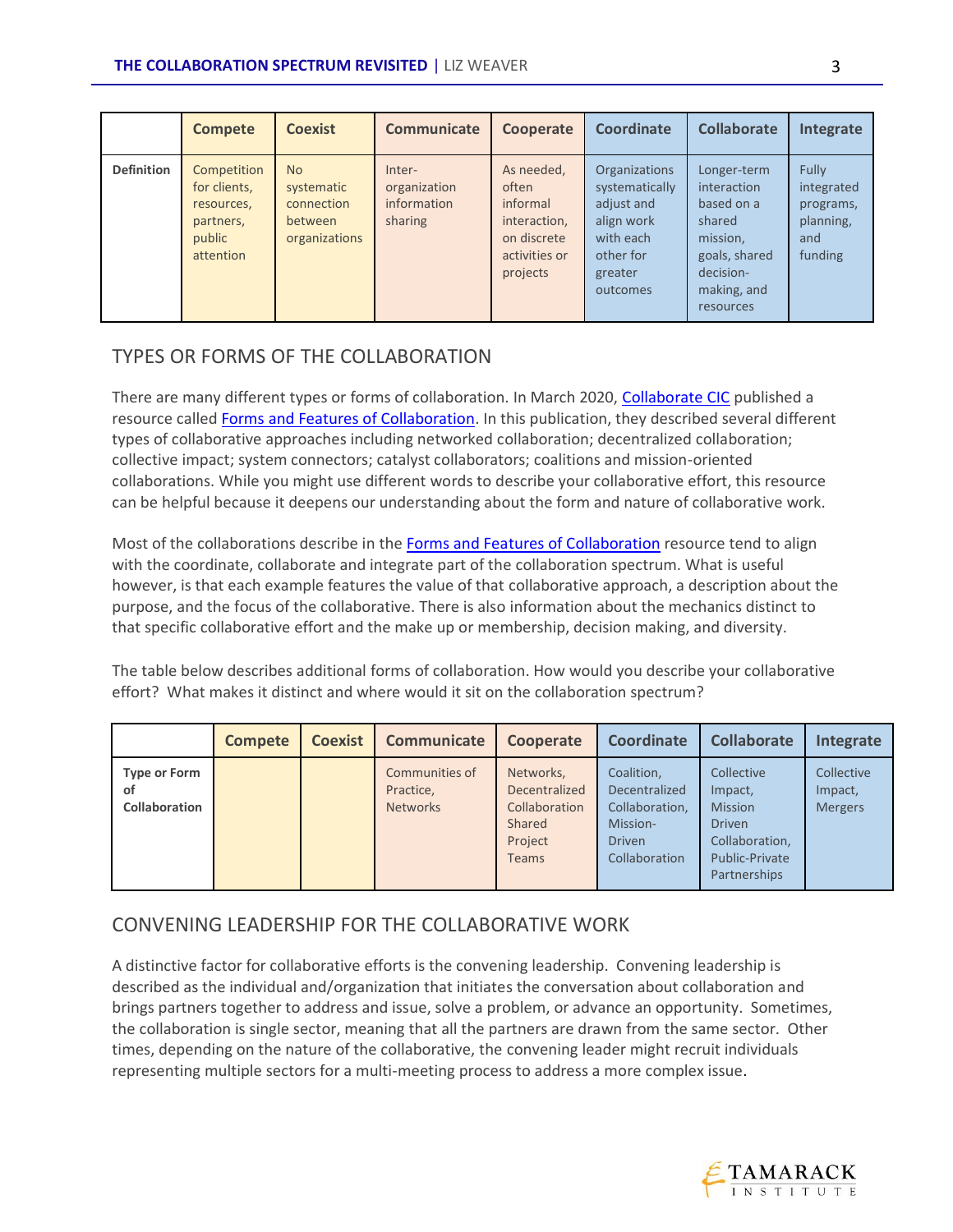A convener is an individual or group responsible for bringing people together to address an issue, problem, or opportunity. In the context of collaborative leadership, it usually involves convening representatives from multiple sectors for a multi-meeting process, typically on complex issues. A convener, or group of conveners working together, might invite public officials, business professionals, or leaders of community or non-profit organizations to participate. Conveners use their influence and authority to call people together to collaborate. Often, conveners help fund the process.

Source:<https://collaborativeleadersnetwork.org/leaders/the-role-of-the-convenor/>

There are specific functions in convening leaders in collaborative work. This includes identifying the issue or opportunity facing the group. Determining who might initially be invited to the collaborative table.

- Identifying the issue or opportunity facing the group
- Clarifying the purpose of the collaborative effort
- Determining who might initially be invited to the collaborative table
- Seeking input from the partners about their engagement, role, and potential contributions
- Seeking buy in from collaborative partners and working toward a shared approach.

Those convening collaborative efforts should identify the core reasons for bringing partners into collective efforts and design approaches which are both engaging and purpose driven.

David Chislip, author of the Collaborative Leadership Fieldbook describes the convening process as follows:

If you bring the appropriate people together as peers in constructive ways with good content and context information, they will create authentic visions and strategies for addressing the shared concerns of the organizations and the community.

Source: David Chrislip, The Collaborative Leadership Fieldbook; <http://tamarackcommunity.ca/g3s5l.html>

Following Chrislip's advice as the convening leaders of collaborative work, will set the collective effort on a purposeful path forward.

|                         | <b>Compete</b>                                            | <b>Coexist</b>                                                 | <b>Communicate</b>                                          | Cooperate                                                      | <b>Coordinate</b>                                                                                      | <b>Collaborate</b>                                                                                                                                          | Integrate                                                                                                          |
|-------------------------|-----------------------------------------------------------|----------------------------------------------------------------|-------------------------------------------------------------|----------------------------------------------------------------|--------------------------------------------------------------------------------------------------------|-------------------------------------------------------------------------------------------------------------------------------------------------------------|--------------------------------------------------------------------------------------------------------------------|
| Convening<br>Leadership | No or limited<br>relationship<br>between<br>organizations | Often<br>convened<br>and driven<br>by a single<br>organization | Often convened<br>and driven by a<br>single<br>organization | Often<br>convened<br>and driven<br>by a single<br>organization | Often<br>convened by<br>a single<br>organization<br>but partners<br>agree to<br>collaborate<br>actions | Often<br>convened by a<br>single<br>organization<br>but partners<br>agree to<br>collaborate.<br>Could include<br>a Leadership<br>table and staff<br>support | Partners<br>agree to<br>integrate<br>programs<br>and services<br>- equity of<br>participation<br>and<br>engagement |

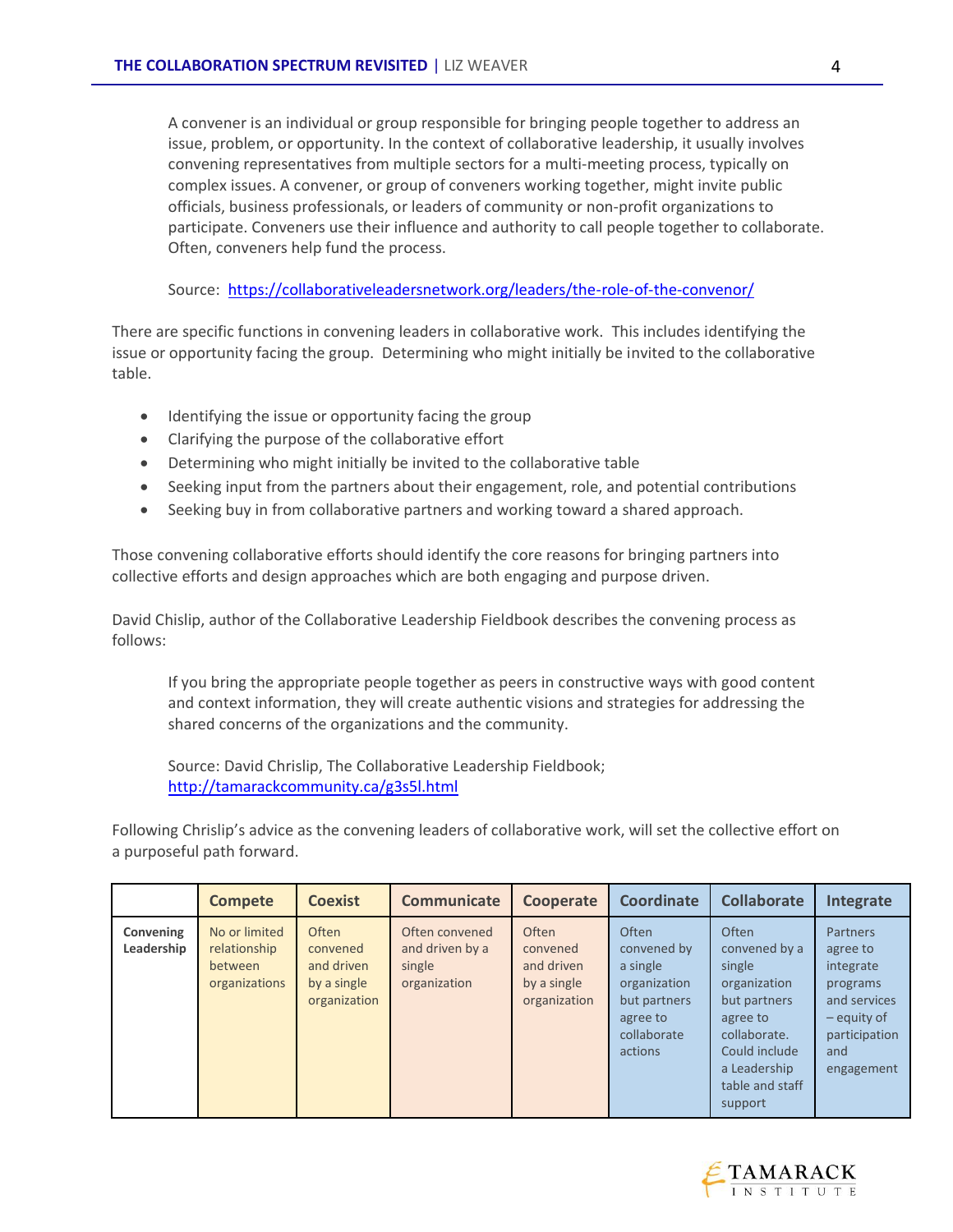#### AUTHORITY AND DECISION-MAKING APPROACHES

Different forms of collaboration may also include different levels of authority and decision-making processes. Understanding authority, who is ultimately accountable for the decisions made by the collaborative, is important for all members of the collaborative. Too often, this conversation is missed, and assumptions are made about accountability. Collaborative tables do this at their peril. It is difficult to move partners from engagement to buy in to ownership when accountability is not known or defined.

The golden egg of accountability is when all members to the collaborative are accountable for the collective agenda and outcomes but that may not always be the case. Clarity about accountability and reporting practices can be incredibly helpful to building collaborative efforts.

|           | <b>Compete</b>                     | <b>Coexist</b>                     | Communicate                           | Cooperate                             | <b>Coordinate</b>                     | <b>Collaborate</b>                          | Integrate                        |
|-----------|------------------------------------|------------------------------------|---------------------------------------|---------------------------------------|---------------------------------------|---------------------------------------------|----------------------------------|
| Authority | <b>Individual</b><br>organizations | <b>Individual</b><br>organizations | Convener of<br>collaborative<br>group | Convener of<br>collaborative<br>group | Convener of<br>collaborative<br>group | Shared across<br>the<br>Leadership<br>Table | Shared<br>across the<br>partners |

#### SHARED OWNERSHIP

One of the biggest challenges facing collective efforts is getting the individuals and organizations around the table to proactively commit to sharing resources, knowledge, and expertise to get to shared ownership. Shared ownership is when the partners understand the shared purpose of the collaboration and contribute to shared leadership and shared outcomes. Shared ownership is moving beyond just showing up for the meetings. It is about deliberately considering how the mission and goals of your home organization aligns with and potentially can contribute to the shared outcomes of the collaborative effort.

To understand the nature of shared ownership, Tamarack often facilitates a [Liberating Structures](https://www.liberatingstructures.com/) exercise calle[d 15% Solutions.](https://www.liberatingstructures.com/7-15-solutions/) The intent of this exercise is to invite each of the partners to consider what work they already doing and how this current work might be revised slightly to contribute to the shared or collective effort. This facilitated exercise provides many lightbulb moments for collaborative partners. It also creates an opportunity to create clarity about shared purpose, role, and shared ownership of the collaborative outcomes.

|                           | <b>Compete</b>                                                 | <b>Co-Exist</b>                                                                              | Communicate                                                                                                              | Cooperate                                                                                                       | Coordinate                                                                                       | Collaborate                                                                                          | Integrate                                                                                                              |
|---------------------------|----------------------------------------------------------------|----------------------------------------------------------------------------------------------|--------------------------------------------------------------------------------------------------------------------------|-----------------------------------------------------------------------------------------------------------------|--------------------------------------------------------------------------------------------------|------------------------------------------------------------------------------------------------------|------------------------------------------------------------------------------------------------------------------------|
| <b>Shard</b><br>Ownership | <b>Individual</b><br>organizati<br>ons<br>loosely<br>connected | <b>Individual</b><br>organizatio<br>ns loosely<br>connected<br>but aware<br>of each<br>other | Individual<br>organizations<br>connecting<br>individually or<br>collectively to<br>share<br>information<br>and knowledge | <b>Individual</b><br>organization<br>connect to<br>work<br>collectively<br>on a shared<br>service or<br>program | Individual or<br>collective of<br>organizations<br>intentionally<br>plan and<br>work<br>together | Collective of<br>organizations<br>intentionally<br>plan, share<br>resources,<br>and work<br>together | Collective of<br>organizations<br>work toward<br>shared and<br>integrated<br>services,<br>programs or<br>organizations |

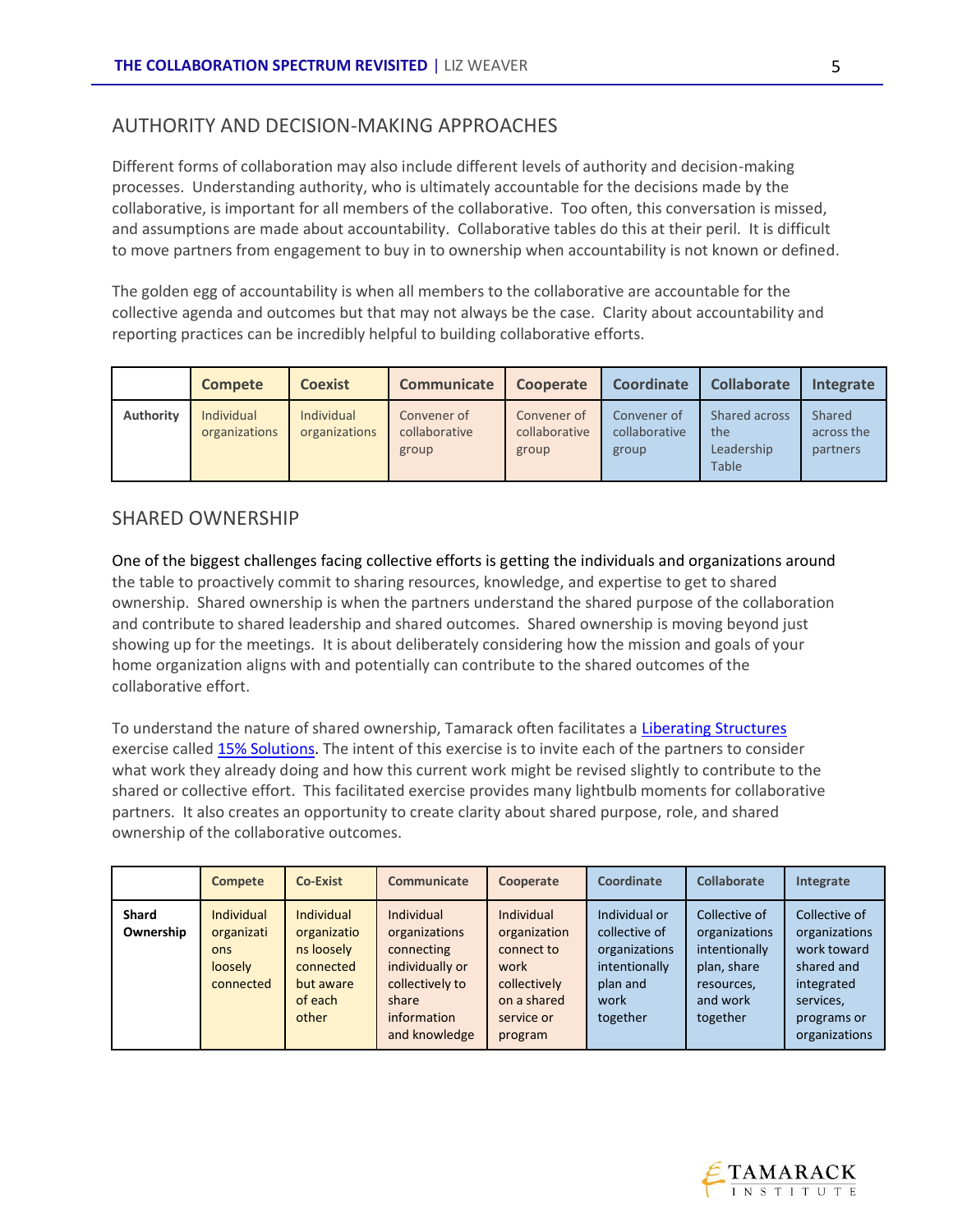#### KEY GOVERNANCE DOCUMENTS

Each form of collaboration benefits from a key set of organizing documents. These documents are designed to keep the collaborative effort on track to achieve its desired outcomes. [Solving the Puzzle of](https://www.tamarackcommunity.ca/library/solving-the-puzzle-of-collaborative-governance?utm_campaign=Engage%21&utm_source=hs_email&utm_medium=email&_hsenc=p2ANqtz--kxpmLTteANeupLbsslTl9MWMiu-iR4dJCFMmcX8ng7960wCV0AyKNfy8-_wQzkViKyV-6vHTNFEvSZXIzEx14ZEpe-A)  [Collaborative Governance](https://www.tamarackcommunity.ca/library/solving-the-puzzle-of-collaborative-governance?utm_campaign=Engage%21&utm_source=hs_email&utm_medium=email&_hsenc=p2ANqtz--kxpmLTteANeupLbsslTl9MWMiu-iR4dJCFMmcX8ng7960wCV0AyKNfy8-_wQzkViKyV-6vHTNFEvSZXIzEx14ZEpe-A) describes the core documents in more detail.

The following documents are foundational to collaboration and useful to collaborative partners. Some collaborative efforts might not require governance documents while others might benefit from a more defined and co-developed approach to describing its work.

- 1. [Governance Structure](https://www.tamarackcommunity.ca/hubfs/Resources/Tools/Tool%20-%20Collaborative%20Governance%20Framework.pdf) A visual document which details the overall governance structure, roles of the different parts of the structure and accountabilities. The governance structure document might also include terms of reference or memorandums of understanding if these documents are required.
- 2. [Principles for Working Together](https://www.tamarackcommunity.ca/library/establishing-values-and-principles-for-working-together-tool) Every collaboration should develop a core set of principles for how the partners would like to work together. This, when done at the initiation of the collaborative, should be revisited regularly and can be a guide when the collaborative goes off track.
- 3. [Decision Making Strategy](https://www.pleus.net/download/agiledecisions.pdf) This can be included in the governance structure document and in the Key Milestone document, but it is important that the collaborative agree to a decisionmaking strategy to guide their work.
- 4. [Plan on a Page](https://www.tamarackcommunity.ca/latest/a-collective-impact-tool-building-a-plan-on-a-page) This document is a synthesis of the core aspiration / common vision of the collaborative and provides high level details about the approach.
- 5. [Key Milestone Report](https://www.tamarackcommunity.ca/library/key-milestone-report-tool) During the course of a collaboration lifespan, the group makes choices or undertakes strategies. The key milestone report is a living document that reflects the purpose and key decisions which have informed the progress of the collaborative.
- 6. [Regular or Annual Progress Update](https://www.tamarackcommunity.ca/library/tracking-change-through-an-outcomes-diary) Nothing builds momentum more than a group making progress and impact. An annual progress report is a time for reflection, sense-making and learning together. It also helps the collaborative reflect on what worked well and where the collaborative might focus next. An outcomes diary can be a helpful tool in tracking progress and reporting on results.

|                  | <b>Compete</b> | <b>Coexist</b> | Communicate     | Cooperate      | Coordinate | <b>Collaborate</b> | Integrate      |
|------------------|----------------|----------------|-----------------|----------------|------------|--------------------|----------------|
| Key              | Very light     | Very light     | Light weight    | Terms of       | Defined    | <b>Defined</b>     | <b>Defined</b> |
| Governance       | weight or      | weight or      | terms of        | reference      | Governance | Governance         | Governance     |
| <b>Documents</b> | no             | no             | reference       | including      | structure  | structure          | structure      |
|                  | governance     | governance     | including focus | focus of the   |            | Partnership        | Partnership    |
|                  | documents      | documents      | on sharing and  | collaboration, |            | agreement          | agreement      |

#### Source: [Solving the Puzzle of Collaborative Governance,](https://www.tamarackcommunity.ca/library/solving-the-puzzle-of-collaborative-governance?utm_campaign=Engage%21&utm_source=hs_email&utm_medium=email&_hsenc=p2ANqtz--kxpmLTteANeupLbsslTl9MWMiu-iR4dJCFMmcX8ng7960wCV0AyKNfy8-_wQzkViKyV-6vHTNFEvSZXIzEx14ZEpe-A) 2021

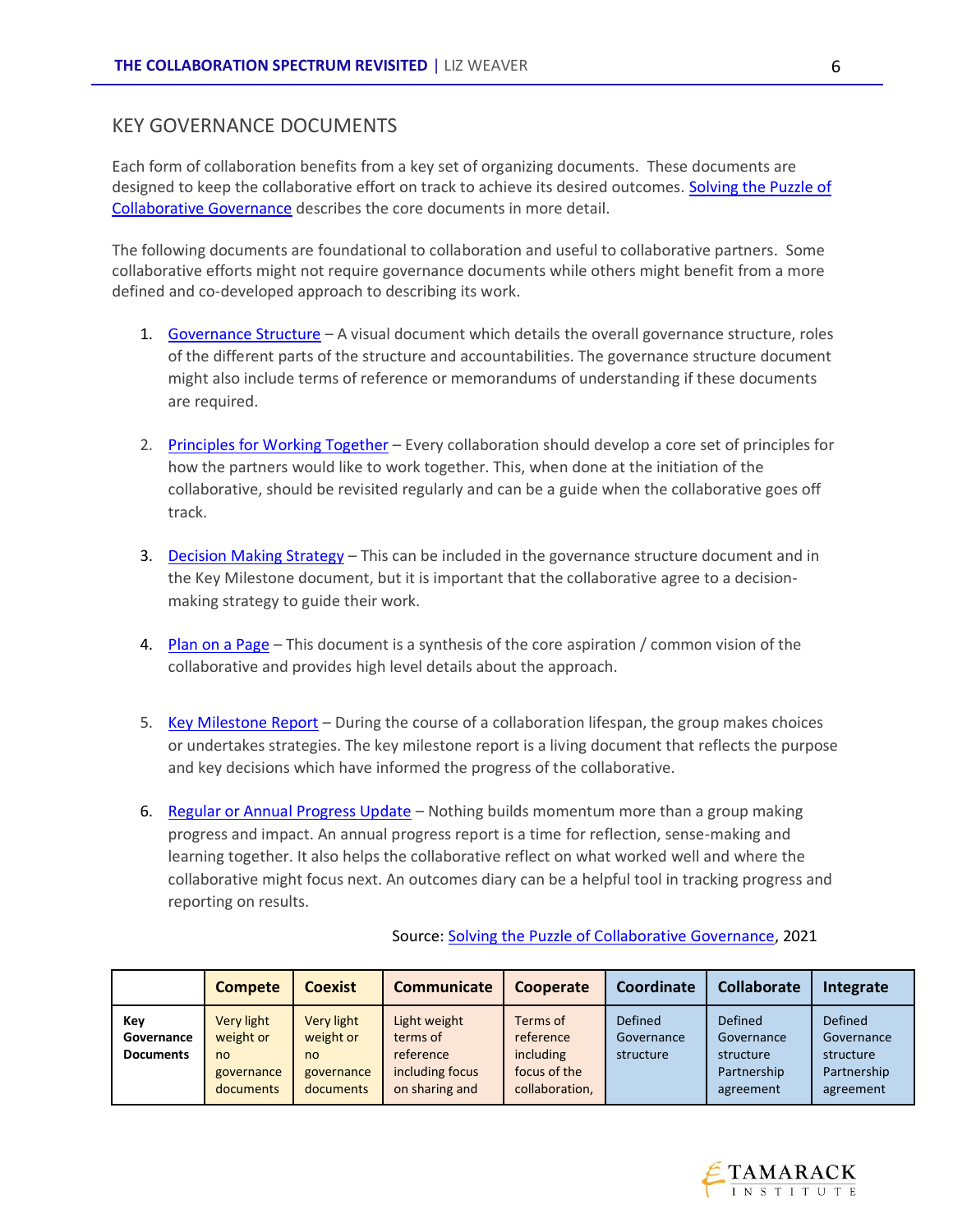| <b>Compete</b> | <b>Coexist</b> | <b>Communicate</b>                                              | Cooperate                                                                                                                   | Coordinate                                                                                                        | <b>Collaborate</b>                                                                                                                                               | Integrate                                                                                                                                                        |
|----------------|----------------|-----------------------------------------------------------------|-----------------------------------------------------------------------------------------------------------------------------|-------------------------------------------------------------------------------------------------------------------|------------------------------------------------------------------------------------------------------------------------------------------------------------------|------------------------------------------------------------------------------------------------------------------------------------------------------------------|
|                |                | communications,<br>expectations,<br>and frequency of<br>meeting | expectations,<br>and<br>frequency of<br>meeting<br>Shared action<br>plan or plan<br>on a page<br><b>Success</b><br>measures | <b>Decision</b><br>making<br>strategy<br>Shared action<br>plan or plan<br>on a page<br><b>Success</b><br>measures | with<br>accountability<br>defined<br><b>Decision</b><br>making<br>defined<br>Shared action<br>plan or Plan<br>on a Page<br>Evaluation<br>and success<br>measures | with<br>accountability<br>defined<br><b>Decision</b><br>making<br>defined<br>Shared action<br>plan or Plan<br>on a Page<br>Evaluation<br>and success<br>measures |

#### A DESCRIPTION OF POTENTIAL OUTCOMES

Most collaboratives are working toward some sort of program, services, or community change outcome. Again, clarity around the purpose and outcomes is helpful. In the Collective Impact context, this is found in the conditions of a common agenda and shared measurement.

All along the collaboration spectrum, groups are seeking to collaborate for a reason. Outcomes may range from sharing information and learning more about each other to leveraging the collective capacity of partners to influence and drive systems change.

|         | <b>Compete</b>         | <b>Coexist</b>         | Communicate                           | Cooperate                       | Coordinate                            | <b>Collaborate</b>                    | Integrate                                                      |
|---------|------------------------|------------------------|---------------------------------------|---------------------------------|---------------------------------------|---------------------------------------|----------------------------------------------------------------|
| Outcome | Opportunity<br>focused | Awareness<br>of others | Shared<br>information and<br>learning | Shared<br>program or<br>service | Shared<br>program or<br>service focus | Shared<br>program or<br>systems focus | Integrated<br>$outcomes -$<br>program or<br>systems<br>focused |

# SOME FINAL THOUGHTS ABOUT COLLABORATION

This resource dives deeper into the collaboration spectrum and its elements. It provides a useful framework for collaborative leaders and collective action. There are likely other elements that have been missed and I welcome your observations and contributions. The Collaboration Spectrum will continue to evolve, as collaborative efforts and community contexts also change and evolve.

In the dynamic nature of community change, collaborators are facing increasing challenges. Ensuring equity and engagement around collaborative tables. Learning to navigate complex problems or social challenges. Establishing a good enough balance between the process of governance and the shared outcome the collaborative effort is seeking to achieve. Developing strategies which build trust, address power dynamics, navigate shifting accountabilities and effectively manage the ups and downs of everyday life.

Collaboration is not for the faint of heart. It is purposeful action, where partners are seeking to accomplish together than they would be able to accomplish on their own. Many collaborative efforts are seeking to improve the conditions in the community and for stakeholders. As we noted earlier,

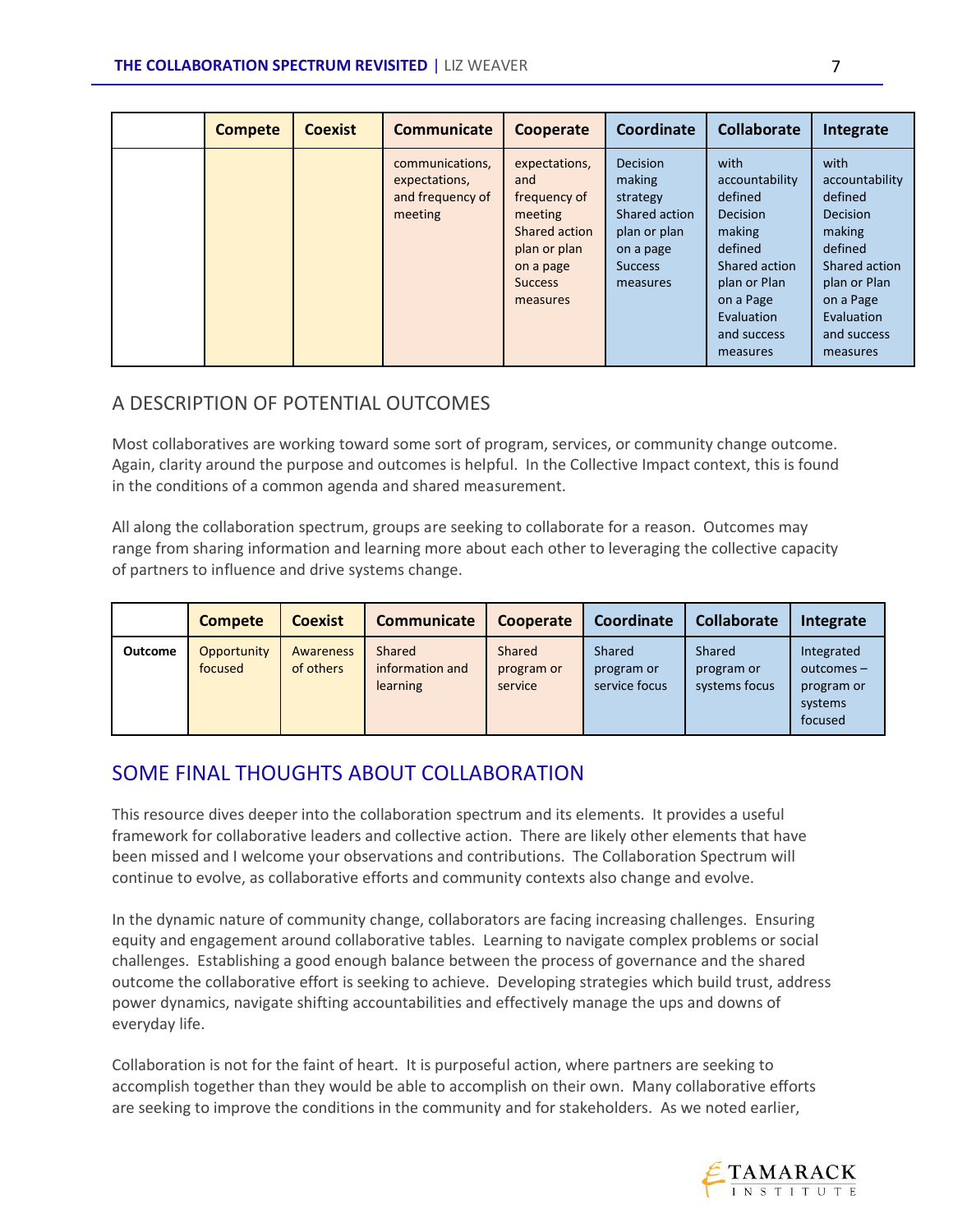clarity is a foundation key to successful collaboration. If this article has helped your collaborative achieve greater clarity, then it has fulfilled its purpose. Now go out there and collaborate.

# *REVISITING THE COLLABORATION SPECTRUM – AT A GLANCE*

|                                       | <b>Compete</b>                                                                | Co-Exist                                                                                 | <b>Communicate</b>                                                                                                       | <b>Cooperate</b>                                                                                                     | <b>Coordinate</b>                                                                                         | <b>Collaborate</b>                                                                                                                                          | Integrate                                                                                                              |
|---------------------------------------|-------------------------------------------------------------------------------|------------------------------------------------------------------------------------------|--------------------------------------------------------------------------------------------------------------------------|----------------------------------------------------------------------------------------------------------------------|-----------------------------------------------------------------------------------------------------------|-------------------------------------------------------------------------------------------------------------------------------------------------------------|------------------------------------------------------------------------------------------------------------------------|
| <b>Definition</b>                     | Competition<br>for clients,<br>resources,<br>partners,<br>public<br>attention | <b>No</b><br>systematic<br>connection<br>between<br>organizations                        | Inter-<br>organization<br>information<br>sharing                                                                         | As needed,<br>often informal<br>interaction, on<br>discrete<br>activities or<br>projects                             | Organizations<br>systematically<br>adjust and<br>align work with<br>each other for<br>greater<br>outcomes | Longer-term<br>interaction<br>based on a<br>shared<br>mission, goals,<br>shared<br>decision-<br>making and<br>resources                                     | Fully<br>integrated<br>programs,<br>planning and<br>funding                                                            |
| <b>Type</b>                           |                                                                               |                                                                                          | <b>Communities</b><br>of Practice,<br><b>Networks</b>                                                                    | Networks,<br>Decentralized<br>Collaboration<br><b>Shared Project</b><br><b>Teams</b>                                 | Coalition,<br>Decentralized<br>Collaboration,<br><b>Mission-Driven</b><br>Collaboration                   | Collective<br>Impact,<br><b>Mission Driven</b><br>Collaboration                                                                                             | Collective<br>Impact,<br><b>Mergers</b>                                                                                |
| Convening<br>Leadership               | <b>No</b><br>relationship<br>between<br>organizations                         | Often<br>convened<br>and driven<br>by a single<br>organization                           | Often<br>convened and<br>driven by a<br>single<br>organization                                                           | Often<br>convened and<br>driven by a<br>single<br>organization                                                       | Often<br>convened by a<br>single<br>organization<br>but partners<br>agree to<br>collaborate<br>actions    | Often<br>convened by a<br>single<br>organization<br>but partners<br>agree to<br>collaborate.<br>Could include a<br>Leadership<br>table and staff<br>support | Partners<br>agree to<br>integrate<br>programs<br>and services<br>- equity of<br>participation<br>and<br>engagement     |
| <b>Authority</b>                      | Individual<br>organizations                                                   | Individual<br>organizations                                                              | Convener of<br>collaborative<br>group                                                                                    | Convener of<br>collaborative<br>group                                                                                | Convener of<br>collaborative<br>group                                                                     | Shared across<br>the Leadership<br><b>Table</b>                                                                                                             | Shared<br>across the<br>partners                                                                                       |
| <b>Shard</b><br>Ownership             | <b>Individual</b><br>organizations<br>loosely<br>connected                    | <b>Individual</b><br>organizations<br>loosely<br>connected<br>but aware of<br>each other | Individual<br>organizations<br>connecting<br>individually or<br>collectively to<br>share<br>information<br>and knowledge | <b>Individual</b><br>organization<br>connect to<br>work<br>collectively on<br>a shared<br>service or<br>program      | Individual or<br>collective of<br>organizations<br>intentionally<br>plan and work<br>together             | Collective of<br>organizations<br>intentionally<br>plan, share<br>resources, and<br>work together                                                           | Collective of<br>organizations<br>work toward<br>shared and<br>integrated<br>services,<br>programs or<br>organizations |
| Key<br>Governance<br><b>Documents</b> | <b>Very light</b><br>weight or no<br>governance<br>documents                  | <b>Very light</b><br>weight or no<br>governance<br>documents                             | Light weight<br>terms of<br>reference<br>including focus<br>on sharing and<br>communicatio<br>ns,<br>expectations,       | Terms of<br>reference<br>including focus<br>of the<br>collaboration,<br>expectations,<br>and frequency<br>of meeting | Defined<br>Governance<br>structure<br>Decision<br>making<br>strategy                                      | <b>Defined</b><br>Governance<br>structure<br>Partnership<br>agreement<br>with<br>accountability<br>defined                                                  | Defined<br>Governance<br>structure<br>Partnership<br>agreement<br>with<br>accountabilit<br>y defined                   |